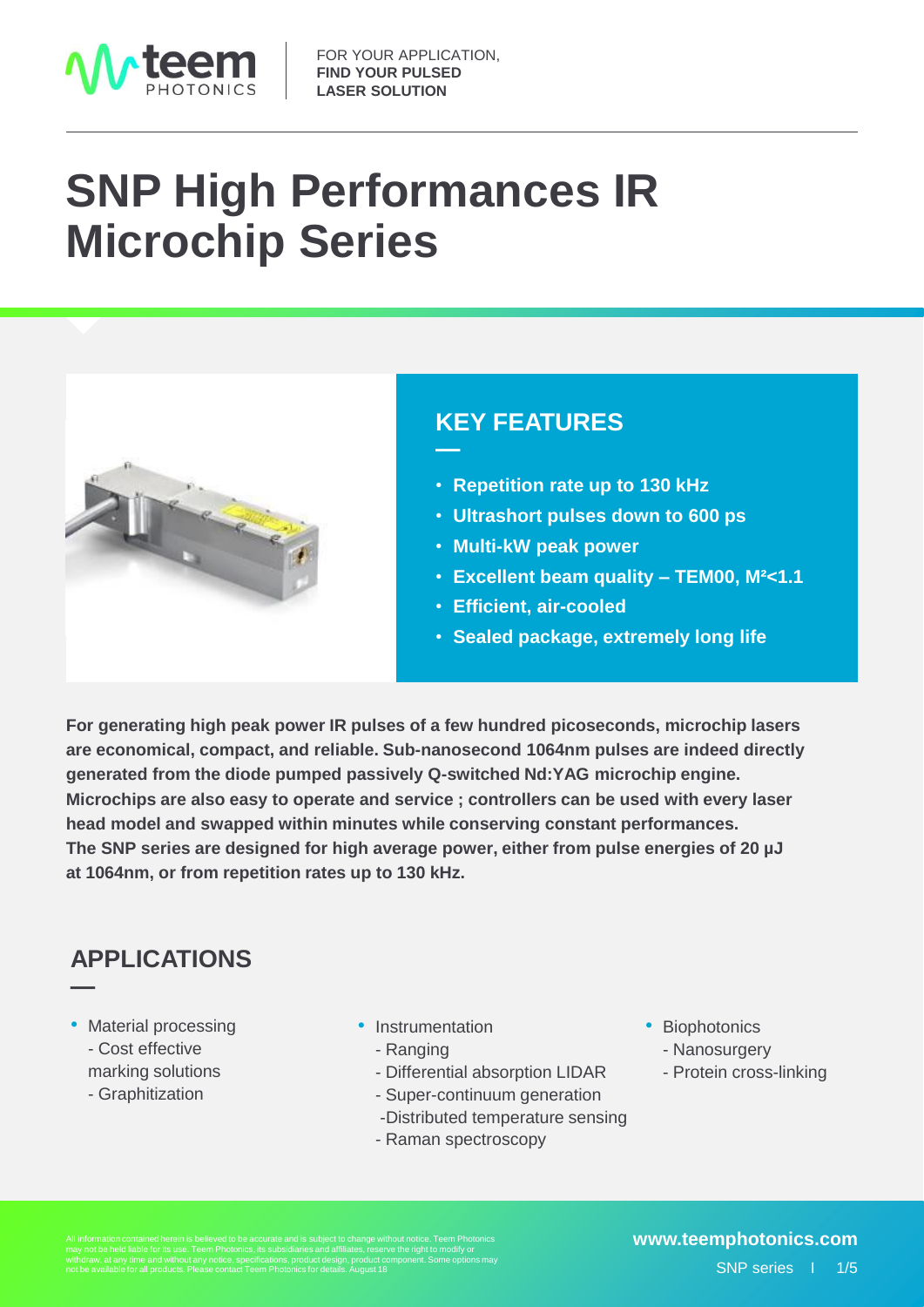

### •**TECHNICAL SPECIFICATIONS —**

|                                                                                  |                                    |                                                                |                                                                                     |                                    |                                   |                                        | <b>NEW!</b>                       |
|----------------------------------------------------------------------------------|------------------------------------|----------------------------------------------------------------|-------------------------------------------------------------------------------------|------------------------------------|-----------------------------------|----------------------------------------|-----------------------------------|
|                                                                                  | <b>SNP-08E-100</b>                 | <b>SNP-18E-100</b>                                             | <b>SNP-20F-100</b>                                                                  | <b>SNP-50F-100</b>                 | <b>SNP-70F-100</b><br><b>SLM</b>  | SNP-130F-100 SNP-200P-100              |                                   |
| Wavelength                                                                       | 1064nm                             | 1064nm                                                         | 1064nm                                                                              | 1064nm                             | 1064nm                            | 1064nm                                 | 1064nm                            |
| <b>Repetition Rate</b><br><b>Constant Pulse</b><br>width range<br>$(FWHM)^{(1)}$ | $>5$ kHz<br>$<$ 1 ns               | >13kHz<br>>3ns                                                 | >19kHz<br>$<$ 1 $ns$                                                                | $>45$ kHz<br>$< 0.7$ ns            | $>65$ kHz<br>$< 0.6$ ns           | $>130$ kHz<br>$<$ 1.4 $ns$             | $>19$ KHz<br>$< 0.75$ ns          |
| Output power <sup>(2)</sup><br><b>Output energy</b><br><b>Peak Power</b>         | $>40$ mW<br>$>8\mu$ J<br>>8kW      | $>300$ mW<br>$>18\mu J$<br>N/A                                 | >140mW<br>>7 <sub>µJ</sub><br>>10kW                                                 | $>190$ mW<br>$>4 \mu J$<br>>5.5kW  | $> 90$ mW<br>$>1 \mu J$<br>>2kW   | $>200$ mW<br>$>1.5 \mu J$<br>$>1.1$ kW | $>200$ mW<br>$>11 \mu J$<br>>14kW |
| <b>Short term</b><br>(1min) power<br>stability $(3)$                             | $<\pm$ 1%                          | $<\pm 2\%$                                                     | $<\pm$ 1%                                                                           | $<\pm 1\%$                         | $< +1\%$                          | $<\pm 1\%$                             | $<\pm 1\%$                        |
| Long term (6<br>hrs) power<br>stability $(3)$                                    | $< \pm 3\%$                        | $<\pm 5\%$                                                     | $< \pm 3\%$                                                                         | $< \pm 3\%$                        | $< +3%$                           | $< \pm 3\%$                            | $<\pm 3\%$                        |
| <b>Beam profile</b><br><b>Full angle</b>                                         | Gaussian<br>TEM00                  | Gaussian<br>TEM00                                              | Gaussian<br>TEM00                                                                   | Gaussian<br>TEM00                  | Gaussian<br>TEM00                 | Gaussian<br>TEM00                      | Gaussian<br>TEM00                 |
| divergence<br>Horizontal@1/e <sup>2</sup><br>Vertical@1/e <sup>2</sup>           | $12 \pm 2$ mrad<br>$14 \pm 2$ mrad | $5.2+1$ mrad <sup>(6)</sup><br>5.1 $\pm$ 1 mrad <sup>(6)</sup> | $13 \pm 5$ mrad<br>$13 \pm 5$ mrad                                                  | $17 \pm 3$ mrad<br>$17 \pm 3$ mrad | $22 \pm 3$ mrad<br>$22\pm 3$ mrad | $17+2.5$ mrad<br>$17+2.5$ mrad         | $15 \pm 3$ mrad<br>$15+3mrad$     |
| $M^{2(4)}$                                                                       | < 1.3                              | < 1.3                                                          | < 1.3                                                                               | < 1.3                              | < 1.3                             | < 1.3                                  | < 1.3                             |
| <b>Beam</b><br>ellipticity <sup>(5)</sup>                                        | < 1.3                              | < 1.3                                                          | < 1.3                                                                               | < 1.3                              | < 1.3                             | < 1.3                                  | <1.2                              |
| <b>Polarization</b>                                                              | Linear<br>PER>20dB                 | Elliptical <sup>(7)</sup>                                      | Linear<br>PER>20dB                                                                  | Linear<br>PER>20dB                 | Linear<br>PER>20dB                | Linear<br>PER>20dB                     | Linear<br>PER>20dB                |
| <b>Package</b><br>dimensions                                                     |                                    |                                                                | 115x29x36mm 145x42x36mm 145x42x36mm 145x42x36mm 145x42x36mm 145x42x36mm 145x42x36mm |                                    |                                   |                                        |                                   |
| <b>Package weight</b>                                                            | 250g                               | 300 <sub>g</sub>                                               | 300g                                                                                | 300g                               | 300 <sub>g</sub>                  | 300g                                   | 300q                              |
| <b>Options</b><br>(table p3)                                                     | None                               | None                                                           | F, M, S                                                                             | F, M, S                            | F, M, S                           | F, M, S                                | F, M, S                           |

### **NOTES**

**—**

**(1)** Measured with 1Ghz photodiode and 1GHz/10GS/s oscilloscope.

**(2)** Measurement performed with an OPHIR thermal power sensor (OPHIR 3A-FS-SH)

**(3)** For temperature variation < ± 3°C and < 3°C/hour, stability is measured with calorimeter - detector band [DC, 2Hz]

**(4)** Mean average value M = √(XY), X and Y being respectively the major and minor axis of the ellipse

**(5)** Beam ellipticity is calculated as the ratio of the main axis far field divergence

**(6)** Collimated beam available as an option

**(7)** Linear polarization available as an option

All information contained herein is believed to be accurate and is subject to change without notice. Teem Photonics<br>may not be held liable for its use. Teem Photonics, its subsidiaries and affiliates, reserve the right to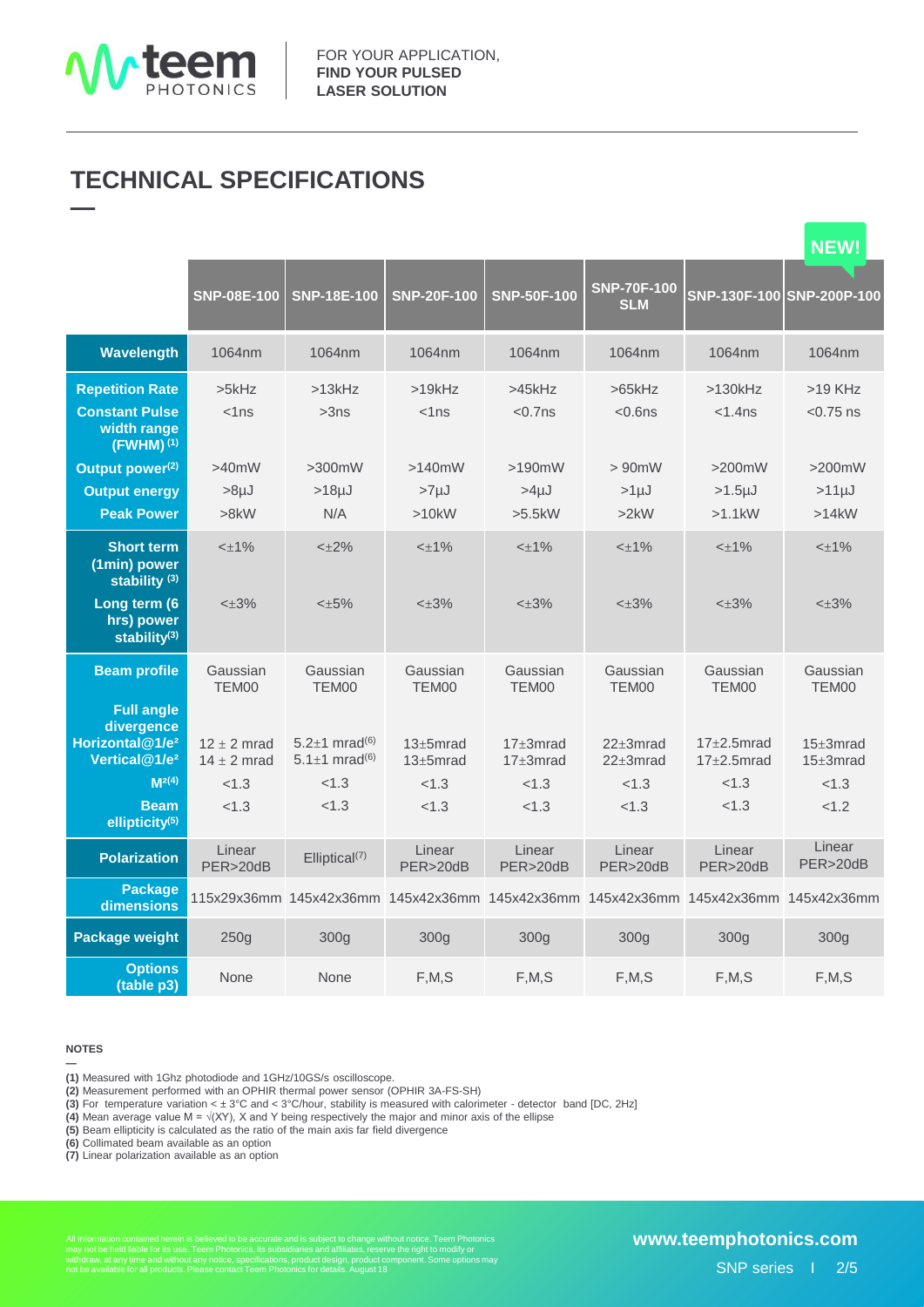

### •**COMPLEMENTARY INFORMATION & OPTIONS —**

| <b>Environment Parameters</b>                             |                  |  |  |  |
|-----------------------------------------------------------|------------------|--|--|--|
| <b>Operating Temperature Range</b>                        | $0-50$ °C        |  |  |  |
| <b>Maximum Laser Head Baseplate Temperature</b>           | $< 50^{\circ}$ C |  |  |  |
| <b>Maximum Power Consumption</b>                          | <40W             |  |  |  |
| <b>Laser Head Thermal Dissipation</b>                     | $<$ 15 $W$       |  |  |  |
| <b>Storage Temperature</b>                                | $0-50$ °C        |  |  |  |
| Shock of 11ms according to IEC 68-2-27, non operating     | 25g              |  |  |  |
| Vibration 5Hz to 500Hz sinusoïdal according to IEC 68-2-6 | 2g               |  |  |  |

| <b>Certification</b>                               |                                     |  |  |  |
|----------------------------------------------------|-------------------------------------|--|--|--|
| Laser classification according to IEC 60825-1:2007 | 3B                                  |  |  |  |
| <b>CDRH</b>                                        | Yes, if used with a -DR1 controller |  |  |  |
| <b>ROHS</b>                                        | Yes                                 |  |  |  |

| <b>Options</b>                    |                                  |
|-----------------------------------|----------------------------------|
| <b>Multimode fibering (M)</b>     | Contact factory for availability |
| <b>Single mode fibering (F)</b>   | Contact factory for availability |
| <b>Synchronization output (S)</b> | Contact factory for availability |

| <b>Available Controller Types</b> |              |                    |             |  |  |  |
|-----------------------------------|--------------|--------------------|-------------|--|--|--|
| <b>Model</b>                      | Type         | <b>Input Power</b> | <b>CDRH</b> |  |  |  |
| MLC-03A-DR1                       | Desktop      | 100-240 V AC       | Yes         |  |  |  |
| MLC-03A-MR1                       | Module       | 12 V DC            | No.         |  |  |  |
| MLC-03A-BR1                       | <b>Board</b> | 12 V DC            | No          |  |  |  |

All information contained herein is believed to be accurate and is subject to change without notice. Teem Photonics<br>may not be held liable for its use. Teem Photonics, its subsidiaries and affiliates, reserve the right to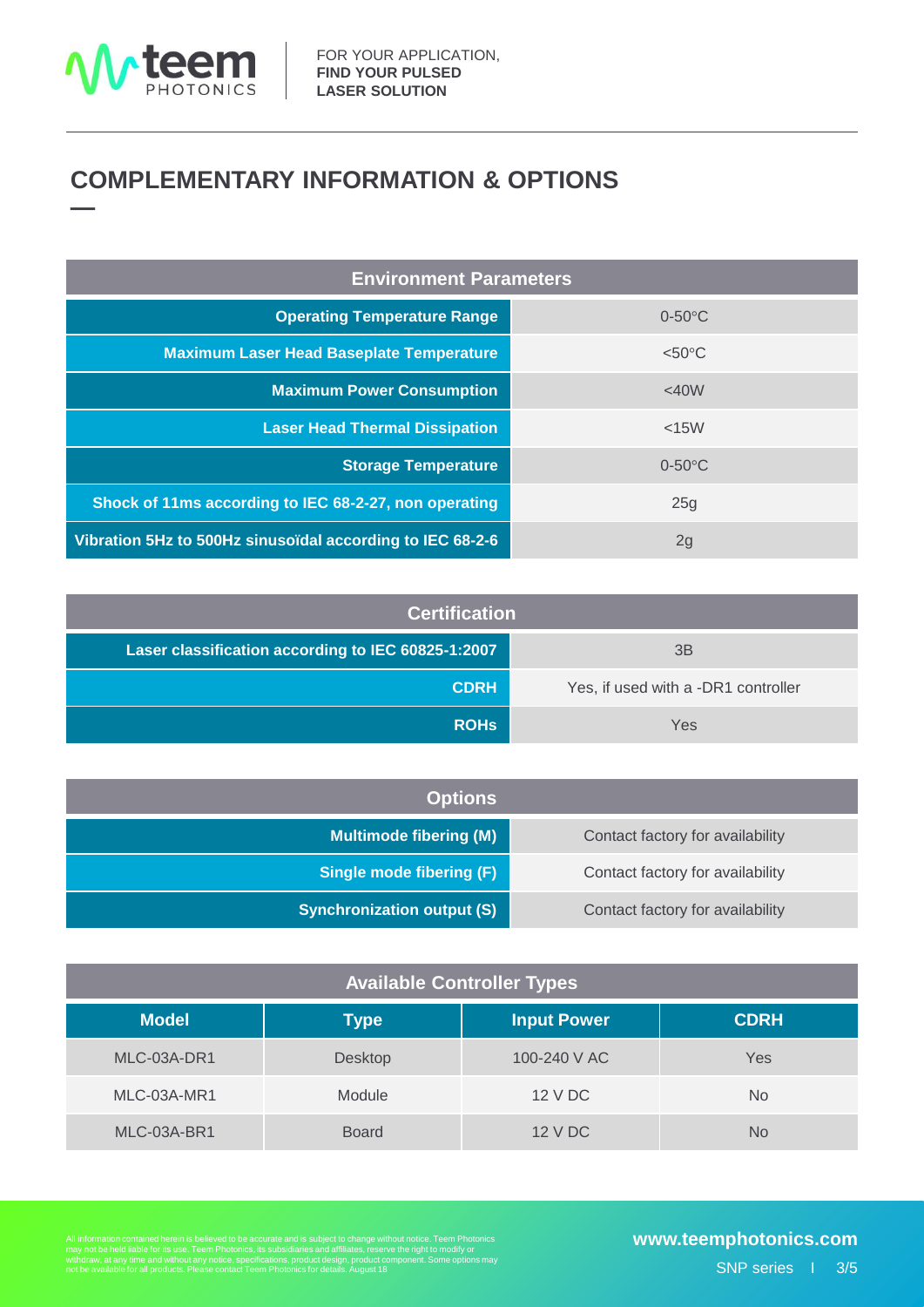

### •**CDRH LASER HEAD MECHANICAL DRAWINGS: SNP-18E-100, SNP-20F-100, SNP-50F-100, SNP-130F-100, SNP-200P-100 —**



Althout notice. Teem Photonics<br>arve the right to modify or<br>component. Some options may All information contained herein is believed to be accurate and is subject to change without notice. Teem Photonics<br>may not be held liable for its use. Teem Photonics, its subsidiaries and affiliates, reserve the right to